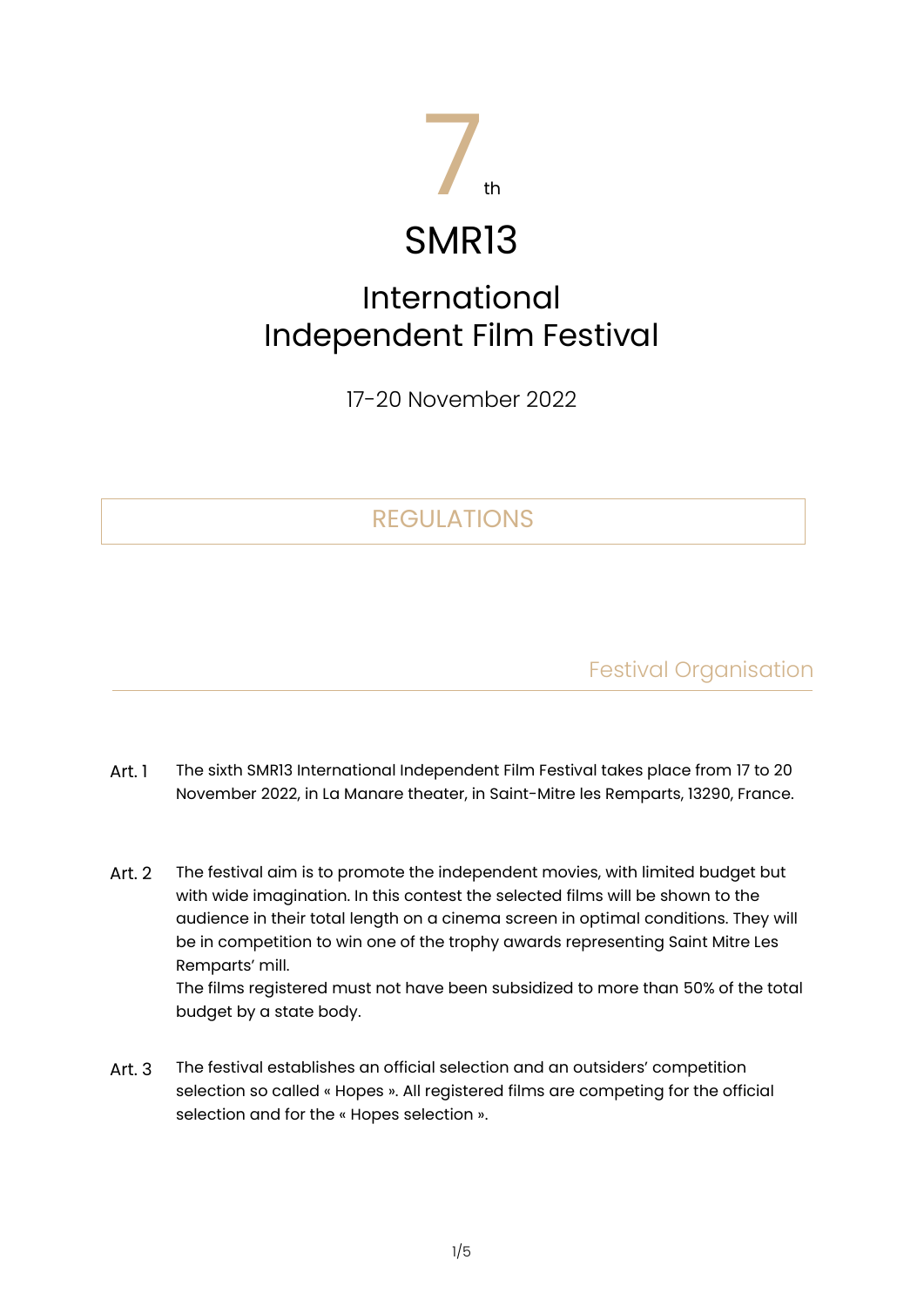### Official competition

Art. 4 The registered films will be pre-selected by the selection festival committee. This latter is appointed by the AFCI – French Association for the Independent Cinema – which organizes the event.

Each member from the committee is able to watch the registered films. He can grade them. Each film must be seen by at least 2/3 of the committee members. A film can't be selected without getting an average grade of minimum 10. The committee members will meet after the registration closure in order to establish the official selection. The committee decisions are irrevocable.

- Art. 5 The Festival committee will also establish an outsider's competition selection so called « Hopes » : around 20 short, medium-length and long films not chosen for the official selection but with outstanding qualities. The committee will then choose the best « Hopes » (up to 4). They will have the opportunity to be shown during the festival and will receive the AFCI award.
- Art. 6 The jury(s) is composed from 10 to 20 members : some are from cinema universe, others are independent, actors, film makers, composers or technicians… Each year the jury is different, members are mostly composed by French people but from people from all over the world as well. Usually, one or more members were part of the previous Festival selection.
- Art. 7 All films are considered on the same basis, whatever their origin or their teams' origins. No censorship of any kind will be applied insofar films are in agreement with the French Law: All film with racist, xenophobic, homophobic, pornographic features or violating the French Law will be removed from the selection.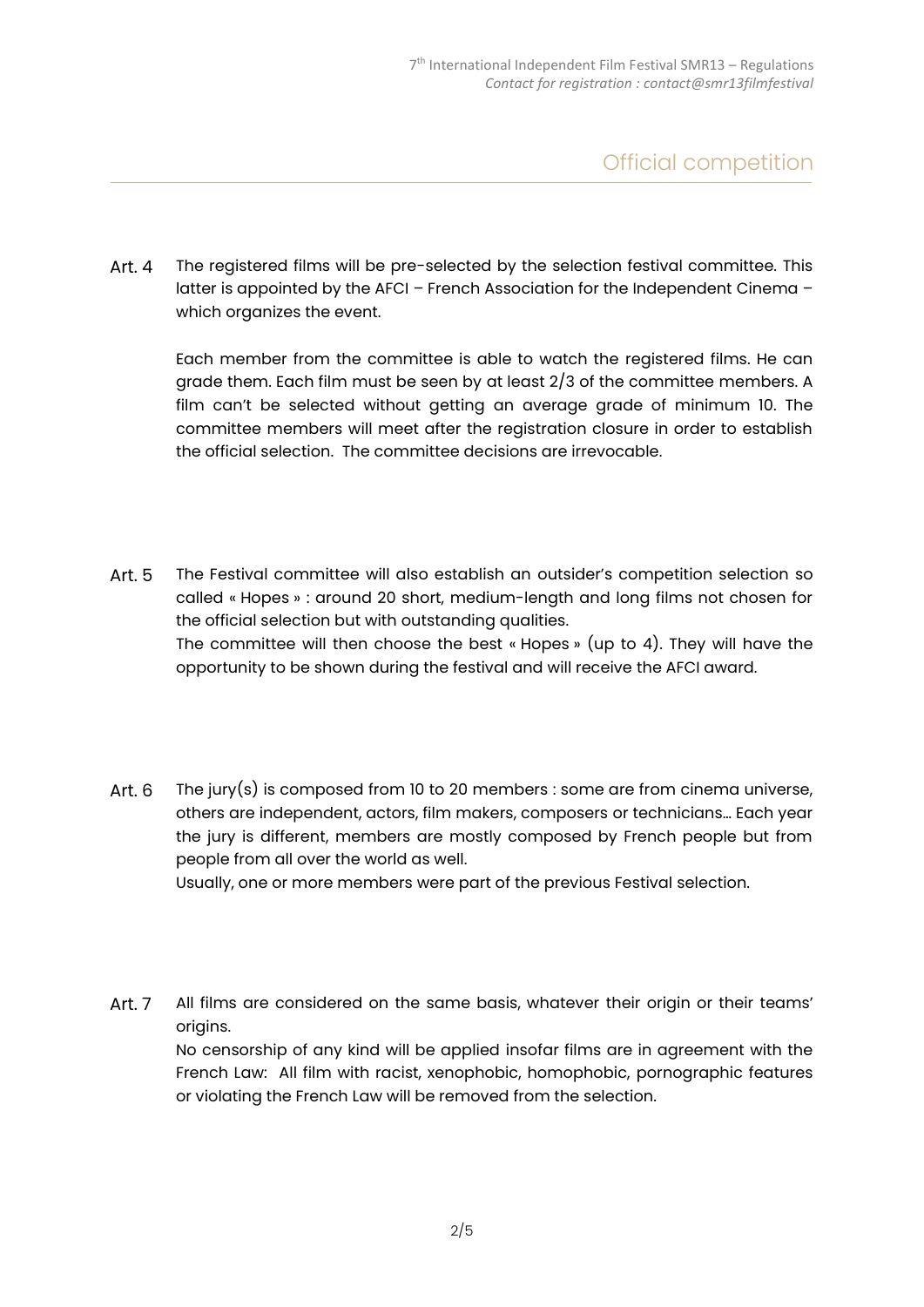Registration procedure

- Art. 8 The festival doesn't make restriction about themes. All genres can be represented. There is no age limit for the film team members or professional situation. All countries can register.
- Art. 9 The film must have been produced after 1 January 2019.
- Art. 10 Foreign films must be subtitled in French. The French films must be subtitled in English. This is a sine qua non condition.
- Art. 11 The films registration is only possible online on festival partner platforms: Film Freeway [\(www.filmfreeway.com\)](http://www.filmfreeway.com/), Festhome [\(www.festhome.com\)](http://www.festhome.com/), and Click For Festivals [\(www.clickforfestivals.com\)](http://www.clickforfestivals.com/).
- Art. 12 The registration is effective only after reception of the related fees payment (secured payment online via Paypal):
	- Amount for a short film:  $\epsilon$  20.00 (twenty euro)
	- Amount for a long film: € 35.00 (thirty-five euro)

After 30 June 2022, the fees will raise (+5 euro):

- Amount for a short film: € 25.00 (twenty-five euro)
- Amount for a long film: € 40.00 (forty euro)

Short films must be strictly under 60 minutes' length. Long films are 60 and over 60 minutes' length

- Art. 13 Once paid, in case the film is withdrawn or if the film is not selected for the festival the registration fees won't be paid back.
- Art. 14 The deadline for registrations is : 18 September 2022.
- Art. 15 The festival team will deliver the information about the official selection between 18 September and 31 October via the email address given at the registration on the partner platform chosen.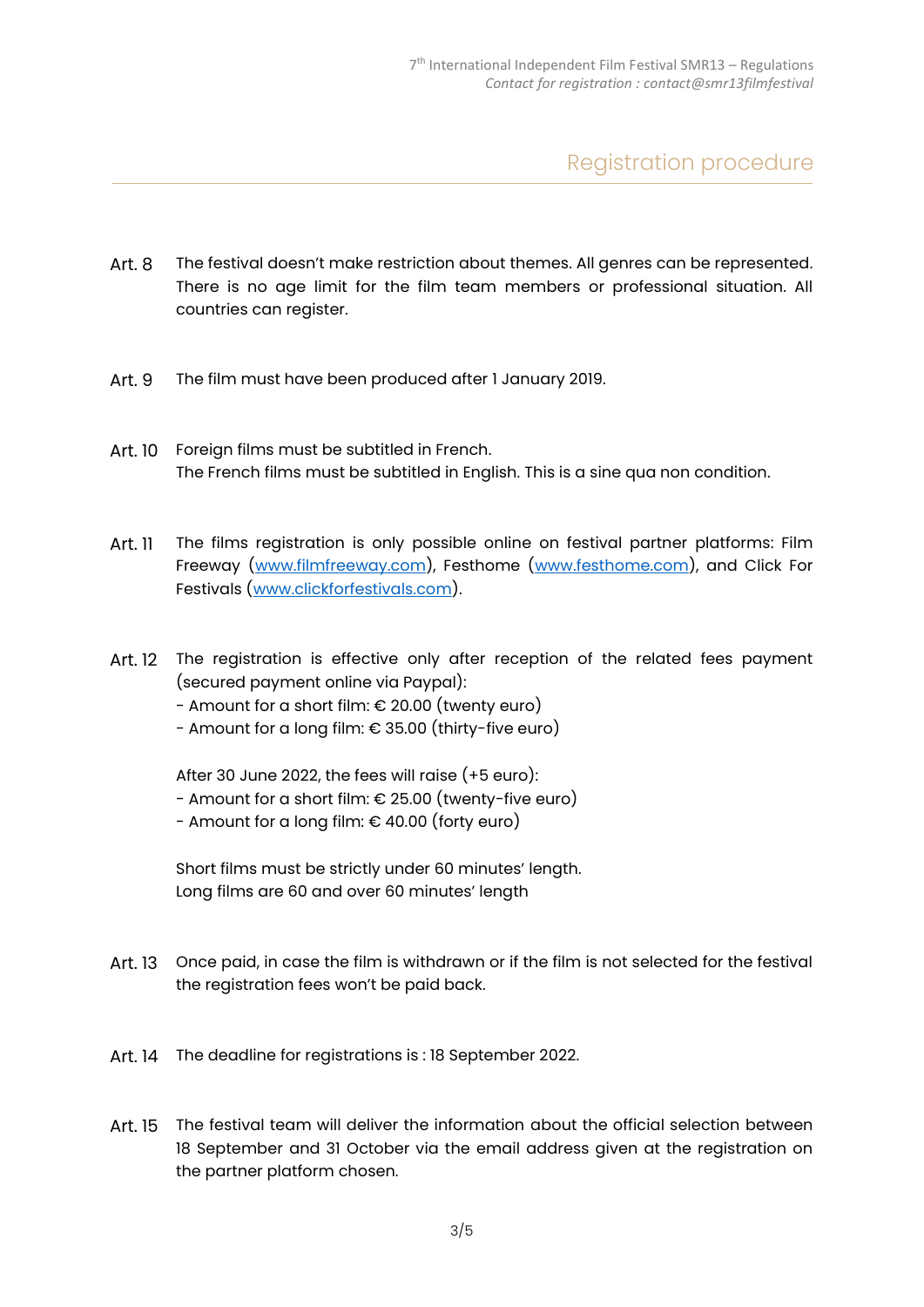The applicant when selected will have to supply us with the following elements before 31 October deadline:

- A film registration form, sent by email when the official selection will be confirmed
- A film loading access in ProRes 4.2.2 or encoding mp4/mov, h264 standard.
- A film director's photo and the film poster (high resolution)
- All type of illustration, trailer, press book, original sound track related to the film (optional)

Providing these elements in time is compulsory in order to allow them to be taken in consideration for the official selection.

Art. 16 When the applicant registers his film on the partner platforms, he gives his agreement to present his film for the festival as a commitment. This implies he understood and accepted the present regulations.

# Copyrights and exploitation

- Art. 17 The film has to be an original participant's work. When he registers, the paticipant recognizes he is in possession or he obtained from any third party all rights necessary to exploit this work. The participant involves his own and sole responsibility against French and International Law violation on intellectual property and copyright.
- Art. 18 The participant agrees he won't get any rights due to the film exploitation in La Manare theater, Saint-Mitre les Remparts, 13920, France but rights will be transfered to the AFCI (French Association for independent Cinema) benefit during the SMR13 International Independent Film Festival from 17 to 20 November 2022.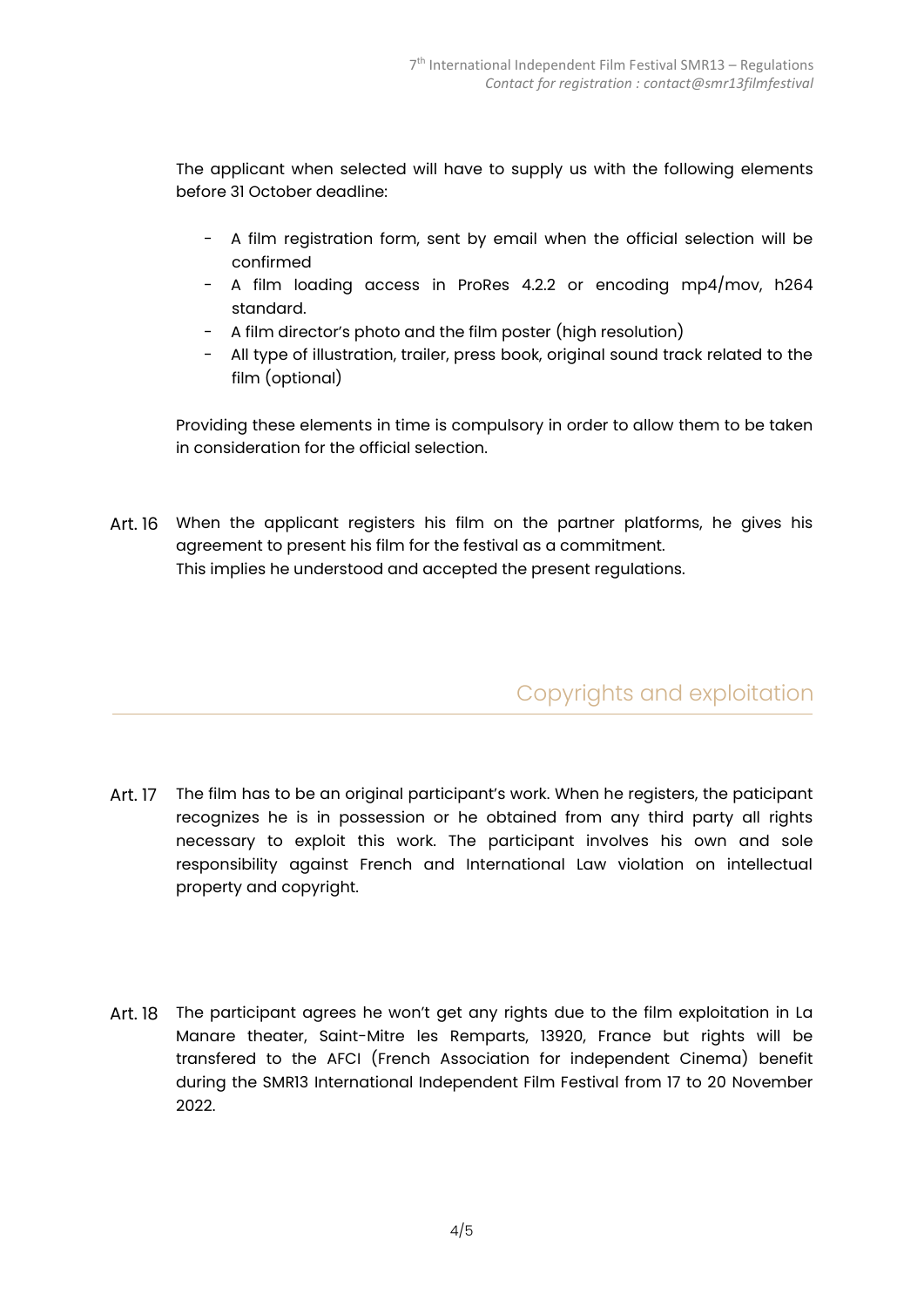Festival Awards list

Art. 19 Nominated and laureates will be declared by the jury during the festival ceremony of awards : 20 November 2022. The jury members' decision is irrevocable.

Results will be communicated the following day, 21 November 2022 by email. They will be available on social networks and on the festival website during the festival week from 21 to 27 November 2022.

- Art. 20 The jury will give 5 trophy awards for each category: short and long films
	- Best Film
	- Best Film Direction
	- Best Music
	- Best Actress
	- Best Actor
- Art. 21 Spectators who were present during the festival will attribute The Audience Award to one film.
- Art. 22 The best Documentary Trophy Award will be attributed to one documentary.
- Art. 23 The jury reserves the right to attribute a Special Jury Trophy Award, a Best Screenplay Award and a Best Picture Award.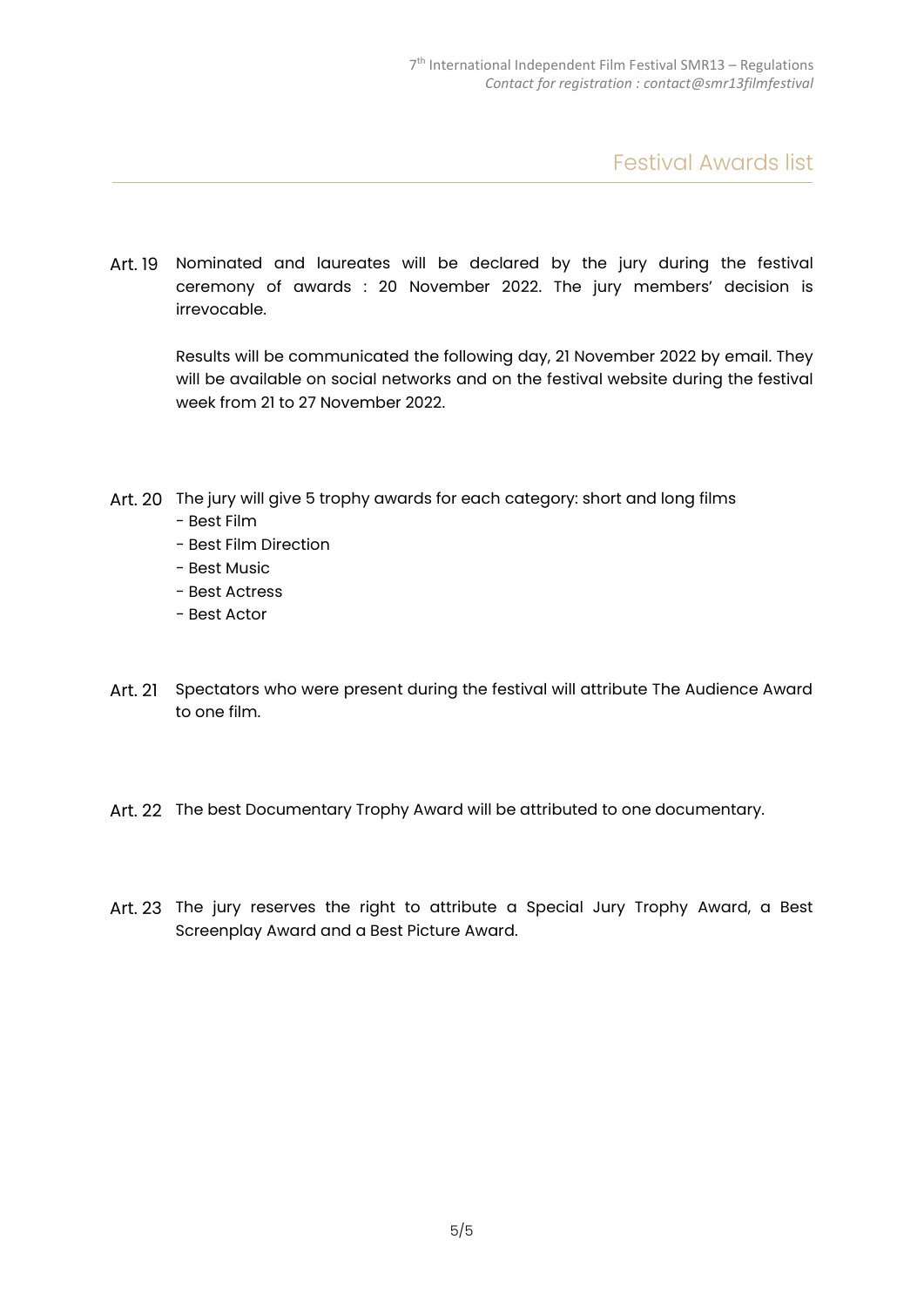

17 -20 Novembre 2022

# REGLEMENT

Organisation du Festival

- Art. 1 Le 7<sup>ème</sup> Festival International du Film Indépendant SMR13 prendra place du 17 au 20 novembre 2022, à la salle La Manare, à Saint-Mitre les Remparts, 13290, France.
- Art. 2 L'objectif du festival est de promouvoir le cinéma indépendant, ce cinéma aux budgets limités mais à l'imagination débordante. Dans cette optique, les films sélectionnés seront projetés dans leur intégralité sur grand écran dans des conditions optimales de diffusion, et seront en lices pour remporter l'un des trophées emblématiques à l'effigie du moulin de Saint-Mitre les Remparts. Les films inscrits ne doivent pas avoir été subventionnés à plus de 50% du budget total par un organisme étatique.
- Art. 3 Le festival possède une sélection officielle, ainsi qu'une sélection hors compétition, « Les Espoirs ». Tous les films inscrits sont en lices pour la sélection officielle et pour la sélection « Les Espoirs ».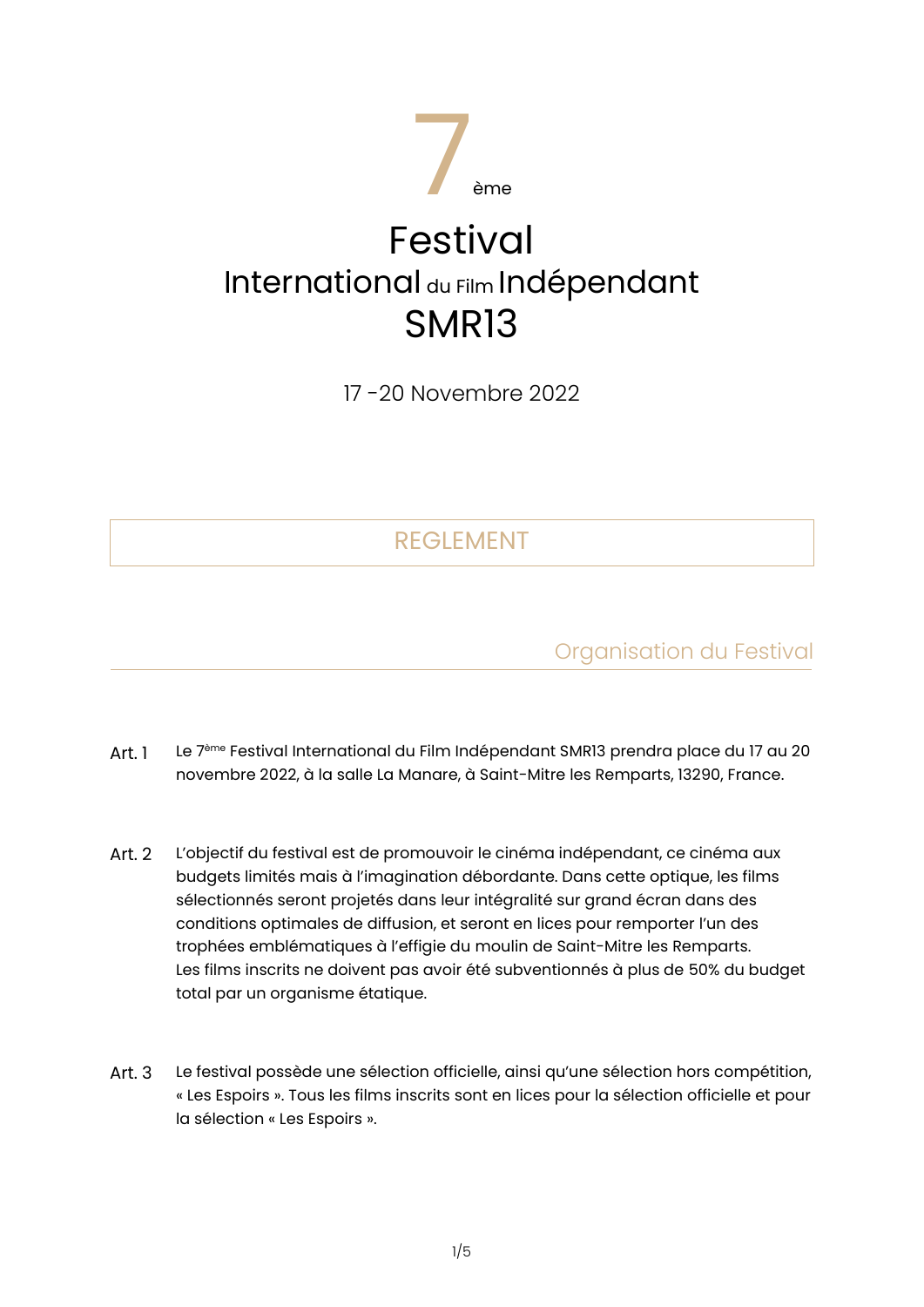# Compétition Officielle

- Art. 4 Les films inscrits seront soumis à une pré-sélection effectuée par le comité de sélection du festival, désigné par l'Association Française du Cinéma Indépendant (AFCI), organisatrice de l'évènement. Chaque membre du comité est en mesure de visionner les films inscrits. Il peut alors les noter. Chaque film doit avoir été visionné par au moins les deux tiers (2/3) des membres du comité, et ne peut prétendre à la sélection s'il n'a pas obtenu une moyenne supérieure ou égale à dix (10). Le comité se réunira après la date de clôture des inscriptions, afin de débattre de la sélection officielle. Les décisions de ce comité sont sans appel.
- Art. 5 Le comité de sélection du festival pourra dégager par ailleurs une sélection hors compétition, « Les Espoirs », regroupant une vingtaine de films courts et longs métrages n'ayant pas pu être retenu pour la sélection officielle, mais ayant des qualités remarquées. Le comité choisira alors les meilleurs Espoirs (jusqu'à quatre (4)) qui auront la chance d'être diffusés pendant le festival et qui recevront le prix de l'Association Française du Cinéma Indépendant (AFCI).
- Art. 6 Le (ou les) jury(s) est composé de 10 à 20 membres professionnels et indépendants du cinéma ; acteurs, réalisateurs, compositeurs, ou techniciens... Il diffère chaque année, est principalement composé de personnalités françaises, mais peut rassembler des personnes issues du monde entier. Il est coutume qu'un ou plusieurs de ses membres soit issu de la sélection officielle de l'année précédente.
- Art. 7 Tous les films reçoivent le même traitement, peu importe leur origine ou l'origine des membres de leurs équipes, et peu importe ses propos et engagements idéologiques. Aucune censure d'aucune forme ne peut avoir lieu. Néanmoins, Les films à caractère raciste, xénophobe, homophobe, pornographique ou de façon générale contraire à la loi française seront rejetés.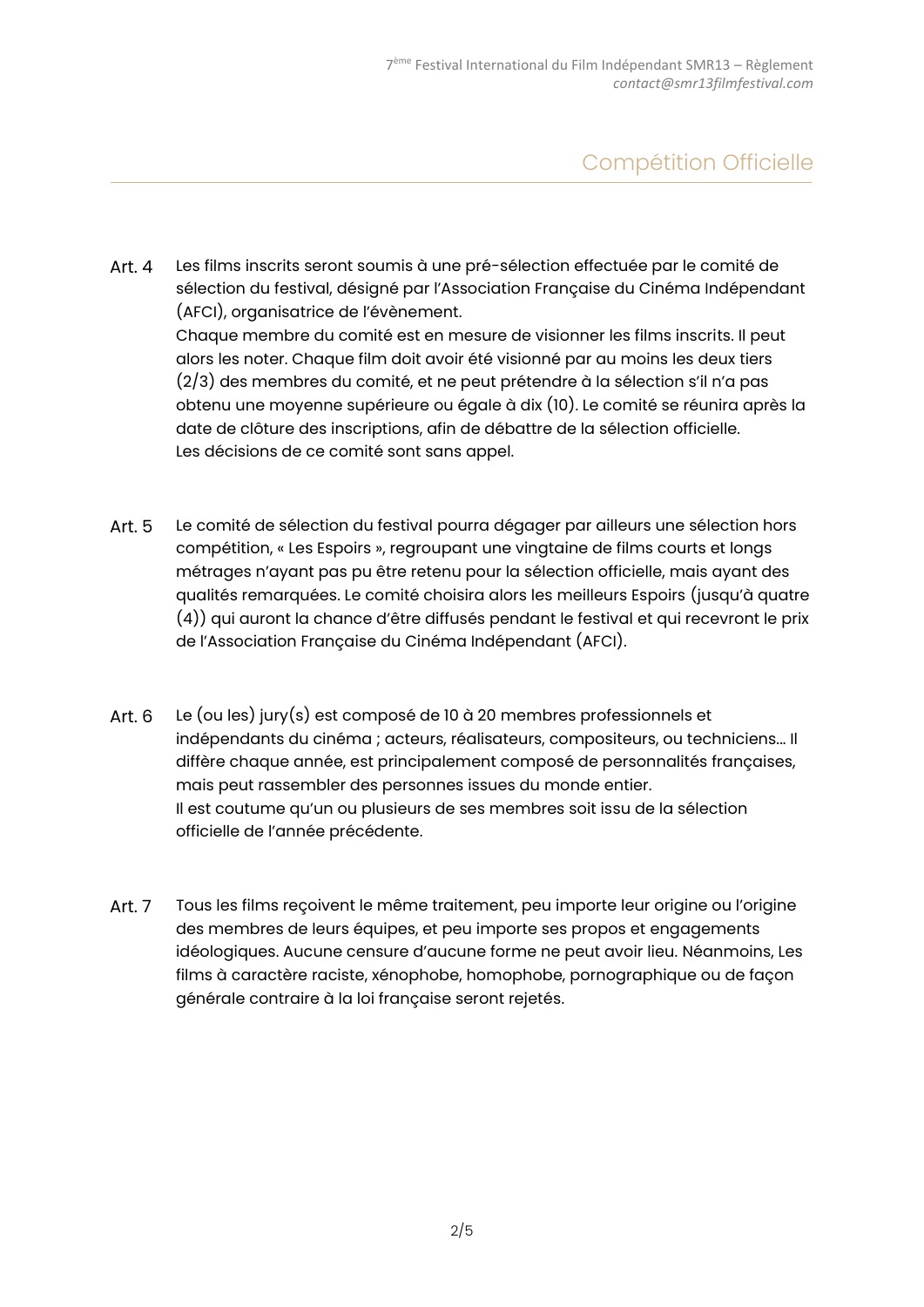Procédures d'inscription

- Art. 8 Le festival n'impose aucun thème. Tous les genres peuvent être représentés. Il n'y a aucune limite d'âge pour les membres de l'équipe du film, ou de situation socio-professionnelle. Tous les pays sont acceptés.
- Art. 9 Le film doit avoir été produit après le <sup>ler</sup> janvier 2019.
- Art. 10 Les films en langue étrangère devront obligatoirement disposer de sous-titre en français. Les films en langue française devront obligatoirement disposer de soustitres en anglais.
- Art. 11 L'inscription des films se fait uniquement en ligne, via les plateformes partenaires du festival : FilmFreeway [\(www.filmfreeway.com\)](http://www.filmfreeway.com/), Festhome [\(www.festhome.com\)](http://www.festhome.com/) et ClickForFestivals [\(www.clickforfestivals.com\)](http://www.clickforfestivals.com/).
- Art. 12 L'inscription du film n'est prise en compte qu'après réception du paiement (paiement sécurisé en ligne via Paypal) des frais afférents :
	- Montant de l'inscription court métrage : 20,00€ (vingt euros)
	- Montant de l'inscription long métrage : 35,00€ (trente-cinq euros)
	- Après le 30 juin 2022, les frais d'inscription seront majorés de 5,00€ (cinq euros):
		- Montant de l'inscription court métrage : 25,00€ (vingt euros)
	- Montant de l'inscription long métrage : 40,00€ (trente-cinq euros) Les courts métrages sont considérés comme étant d'une durée strictement inférieure à 60 (soixante) minutes. Les longs métrages sont considérés comme étant d'une durée supérieure ou égale à 60 (soixante) minutes.
- Art. 13 Une fois versés, les frais d'inscription ne peuvent faire l'objet d'aucun remboursement, même en cas de désistement ou de non sélection.
- Art. 14 La date limite des inscriptions est fixée au 18 septembre 2022.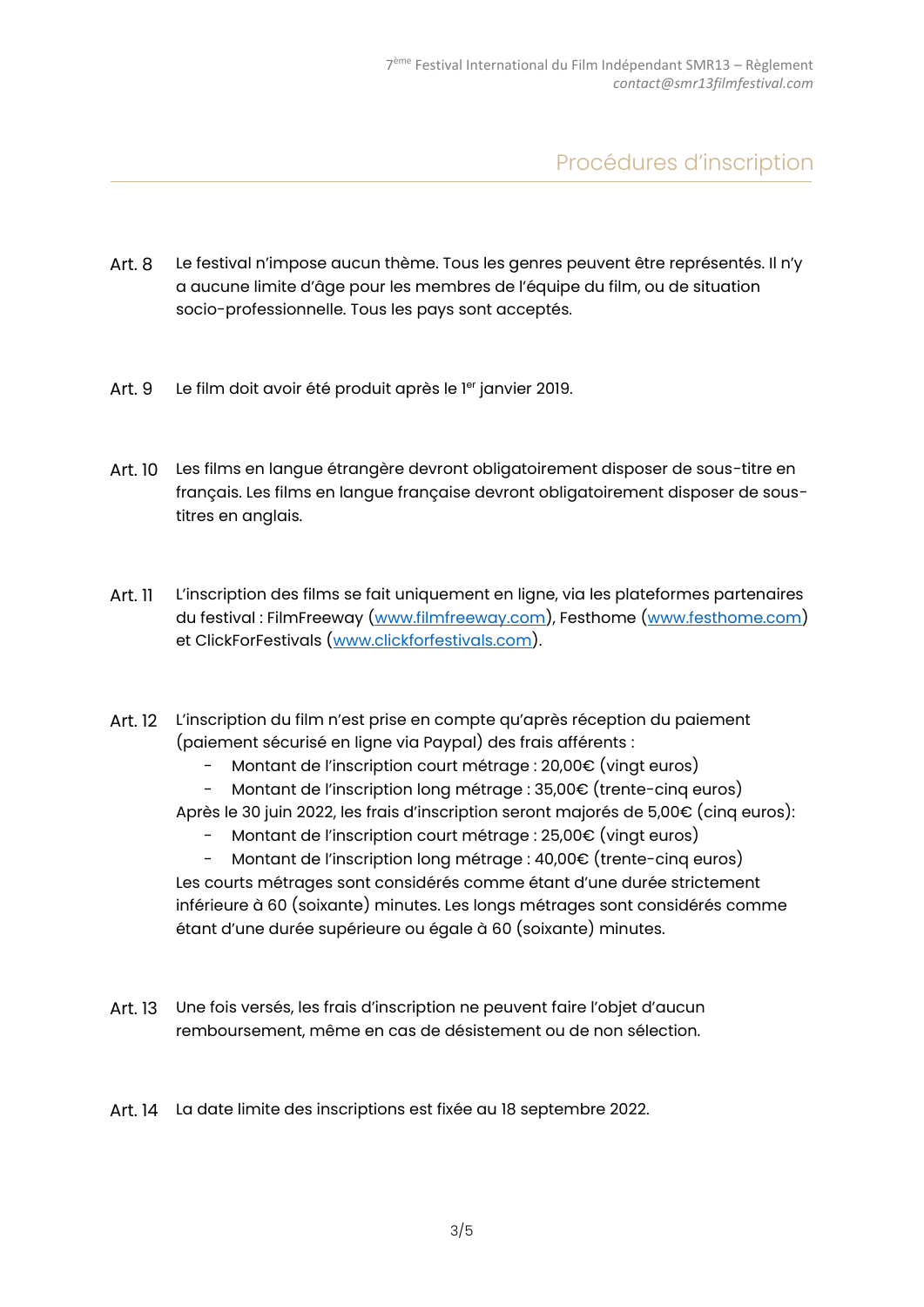Art. 15 L'équipe du festival confirmera ou infirmera, entre le 18 septembre et le 31 octobre, la sélection officielle du film via l'adresse email communiquée lors de l'inscription sur la plateforme partenaire choisie.

Le participant sélectionné devra alors obligatoirement fournir les éléments suivants avant le 31 octobre 2022 inclut :

- Remplir le formulaire d'inscription du film, reçu par email lors de la confirmation de l'entrée dans la sélection officielle.
- Un lien de téléchargement du film en ProRes 4.2.2, à défaut au format compressé mp4 ou mov, normé h264, d'une résolution minimale de 1920 par 1080 pixels.
- Une photographie du réalisateur et l'affiche du film (en haute résolution).
- Toute illustration, bande annonce, pressbook, bande originale... lié au film (facultatif).

#### **La livraison dans les temps de ce matériel est une condition obligatoire pour être pris en compte pour la sélection.**

Art. 16 En inscrivant son film sur les plateformes partenaires, le participant s'engage à présenter son film au festival et à ne pas se rétracter, impliquant la compréhension et l'acceptation du présent règlement.

#### Droits et exploitation

- Art. 17 Le film doit être le travail original du participant. En s'inscrivant, le participant reconnait posséder ou avoir obtenu tous les droits de toute tierces personnes nécessaires à l'exploitation de son œuvre. Le participant engage sa seule et entière responsabilité pour toute violation des lois françaises et internationales sur la propriété intellectuelle et le droit d'auteur.
- Art. 18 Le participant cède, à titre gracieux, les droits d'exploitation de son œuvre à l'Association Française du Cinéma Indépendant (AFCI), pour la durée du Festival International du Film Indépendant SMR13 du 17 au 20 novembre 2022 dans le cadre d'une projection du festival à la salle de La Manare, à Saint-Mitre les Remparts, 13920, France.